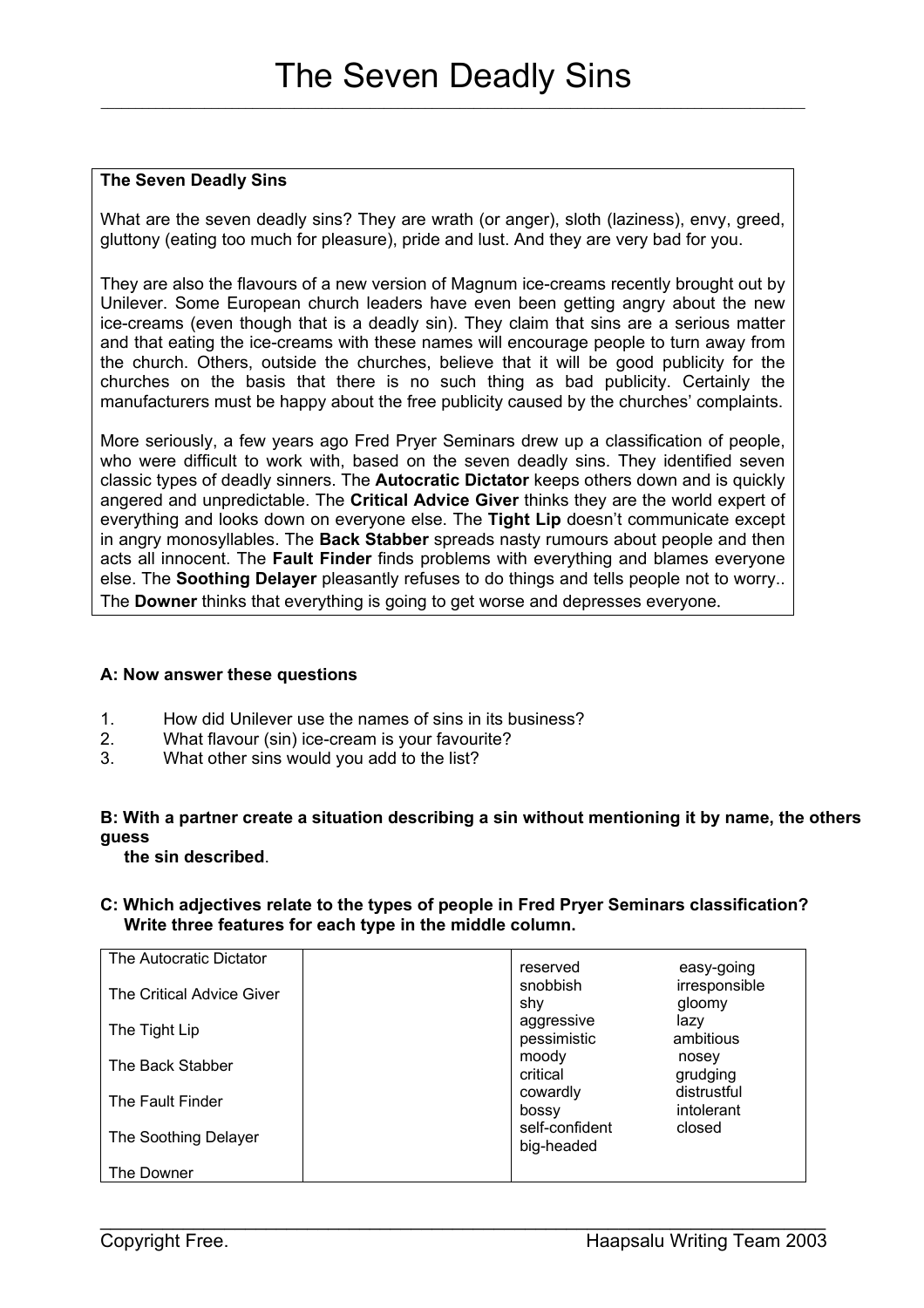## **D. Vocabulary and Speaking**

1. What kind of people is it easy/difficult to work with? Use the list of the adjectives given below.

| unreliable<br>unfriendly<br>enthusiastic | flexible<br>cautious<br>selfish | spontaneous<br>insensitive<br>co-operative | dishonest<br>consistent<br>creative | extrovert<br>indecisive |
|------------------------------------------|---------------------------------|--------------------------------------------|-------------------------------------|-------------------------|
|------------------------------------------|---------------------------------|--------------------------------------------|-------------------------------------|-------------------------|

2. Which features of character do you think are required to be a police officer? (eg. tolerance,

 $\mathcal{L}_\text{max}$  and  $\mathcal{L}_\text{max}$  and  $\mathcal{L}_\text{max}$  and  $\mathcal{L}_\text{max}$  and  $\mathcal{L}_\text{max}$  and  $\mathcal{L}_\text{max}$ 

ability to listen). Which of the mentioned features do you yourself have?

- 3. Describe the work style, behaviour and character of a person in the room without mentioning his name. Others guess who the person is.
- 4. Which sins are the motives for these crimes and behaviours?

| murder<br>adultery<br>rape | theft<br>vandalism<br>treason | arson<br>pickpocketing | speeding<br>fraud |
|----------------------------|-------------------------------|------------------------|-------------------|
|----------------------------|-------------------------------|------------------------|-------------------|